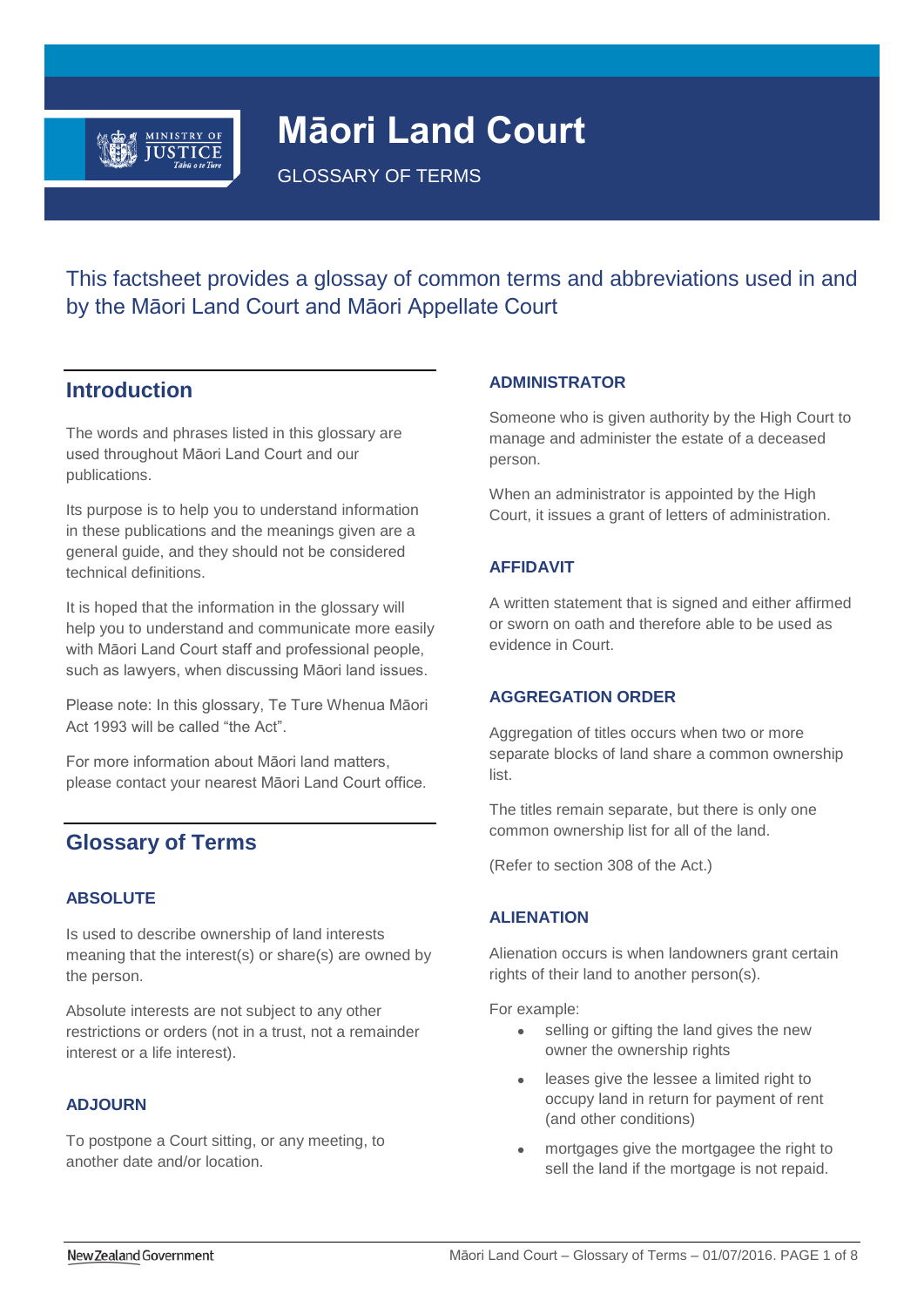### **AMALGAMATION**

Amalgamation occurs when the titles of two or more blocks of land are cancelled and a single title is issued for the whole of the area.

The blocks of land are no longer separate.

(Refer to section 307 of the Act.)

# **ANNUITY**

A yearly grant or allowance usually provided for in a will.

# **APPEAL**

A complaint to a superior Court (in this instance the Māori Appellate Court) of a perceived injustice done by an inferior one.

The party complaining is called the appellant(s) and the other party are called the respondent(s).

### **ATTORNEY – POWER OF**

A legal document that appoints another person to act on one's behalf in business or legal matters. Powers of attorney continue to be in force until they are cancelled by the person granting the power or that person dies.

### **AUDITOR**

A person who checks and examines accounts.

### **BENEFICIAL OWNER**

The owner of a beneficial interest in land.

Where land is vested in trustees, the trustees are the legal owners of the land and they hold it upon trust for the beneficial owners and they manage that land in accordance with the trust order set by the Court.

### **BENEFICIARY/BENEFICIARIES**

Person/s who benefit from a trust.

#### **BEQUEST**

Personal property left to someone in a will.

### **BODY CORPORATE**

A legal entity such as a company, incorporation, or Māori trust board.

### **CHARTER**

A set of principles that form the constitution of an organisation.

# **CLEAR DAY**

A day interpreted to be 24 hours from a named point in time. If the day ends on a public holiday, then the time automatically extends by the duration of the holiday. Weekends do not count as clear days.

# **CODICIL**

A supplementary will read in conjunction with the will.

# **CONTEST (A WILL)**

To dispute or challenge a will through the High Court.

### **CONTRACT**

An agreement between two parties that is intended to be enforceable at law. Contracts are usually written, but a spoken agreement can also be a contract.

### **CORPUS**

The land of the Māori incorporation at the time it is established, plus any land acquired later that is declared by the Court to form the main part of the incorporation. Land that is not declared as corpus is called investment land.

# **COURT ORDER**

A document prepared and signed by a Court, to give effect to a decision of a Judge of the Court.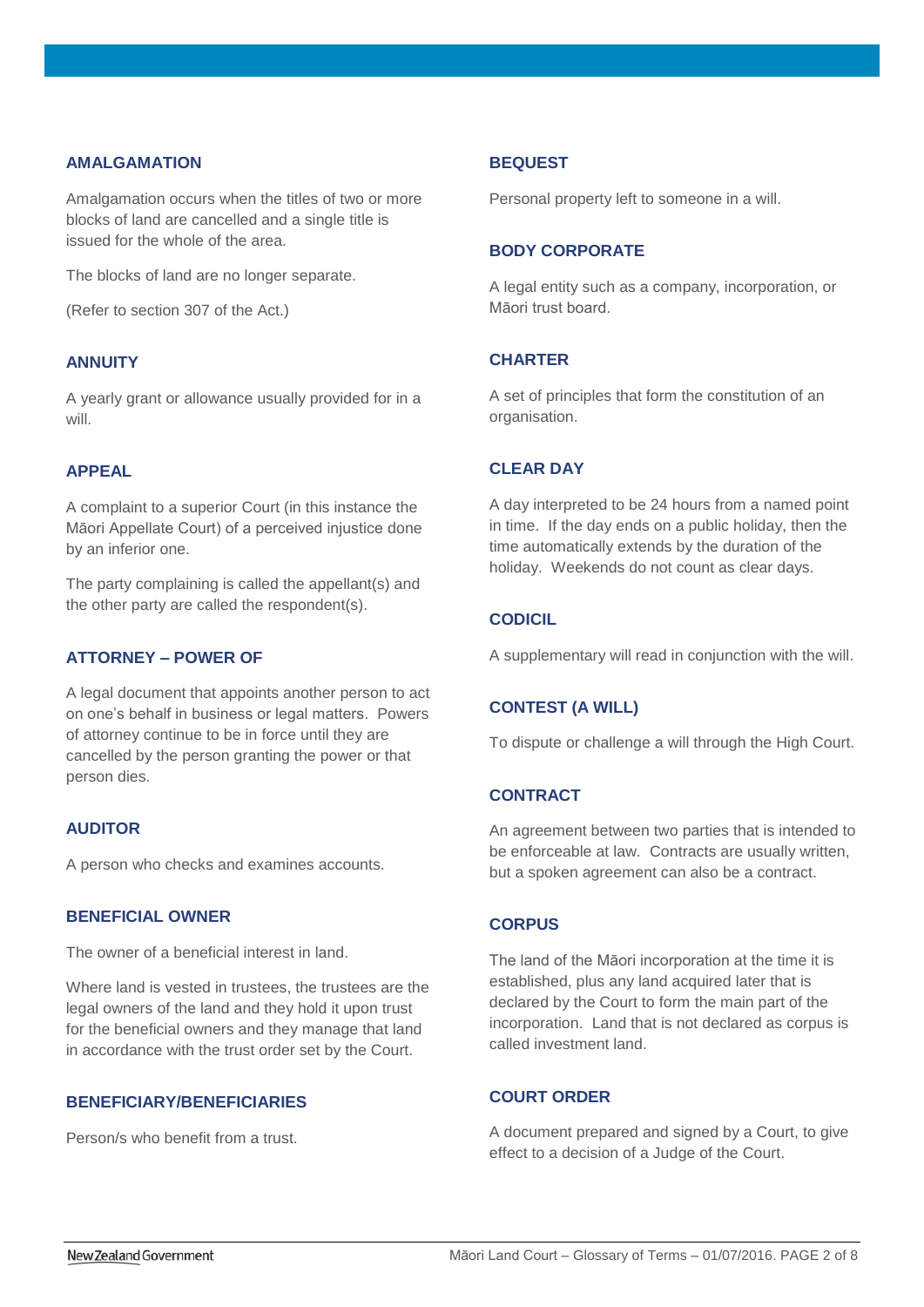# **CROSS LEASE**

A cross lease occurs where several owners of land in one title lease out separate areas, within that title, to each other individually for house sites.

A composite title is issued to each house owner, comprising:

- 1. the freehold share of the lessee in the whole block, and
- 2. the leasehold interest of the lessee in the individual site.

The two ownerships cannot be separated. In the case of Māori land, it is the person(s) entitled to succeed to the Māori land who succeed to both interests.

### **CROWN**

The Crown refers to the head of state of New Zealand. The current head of state is Her Majesty Elizabeth the Second, by the Grace of God, Queen of New Zealand and Her Other Realms and Territories, head of the Commonwealth, Defender of the Faith.

The Crown is represented in this country by the Governor-General.

All Crown-owned land is, in effect, state-owned land.

### **DEVISE**

Real property (such as land) left to someone in a will.

# **DISABILITY**

Physical or mental disablement that, in the opinion of the Court, results in a person lacking, wholly or partly, the competence to manage his/her affairs in relation to his/her property.

### **DIVIDEND**

A payment made to shareholders.

### **EFFECTIVE FORTHWITH**

There is usually a period of two months before orders of the Māori Land Court can be released.

This period, called the appeal period, allows for any appeals that may be lodged.

If the Court considers that the order should be issued without the appeal period, the Court will declare the order to be "effective forthwith" and then the order can be released immediately.

### **ENCUMBRANCE**

A charge, such as a mortgage, on the land claim or liability attached to property. e.g. a mortgage or a charge.

### **EQUITABLE OBLIGATION**

A duty, enforceable at law, to act according to good conscience.

### **EUROPEAN LAND**

The term "European land" has been replaced by the term "general land".

# **EXECUTOR**

A person appointed to carry out certain duties under the last will of a deceased person.

The deceased will have named the executor in their Will, and the appointment of that person is confirmed by the High Court.

When an executor is confirmed by the High Court, probate is issued in their favour.

(If the will does not name an executor, then the person who is appointed by the High Court to administer the estate is called an administrator).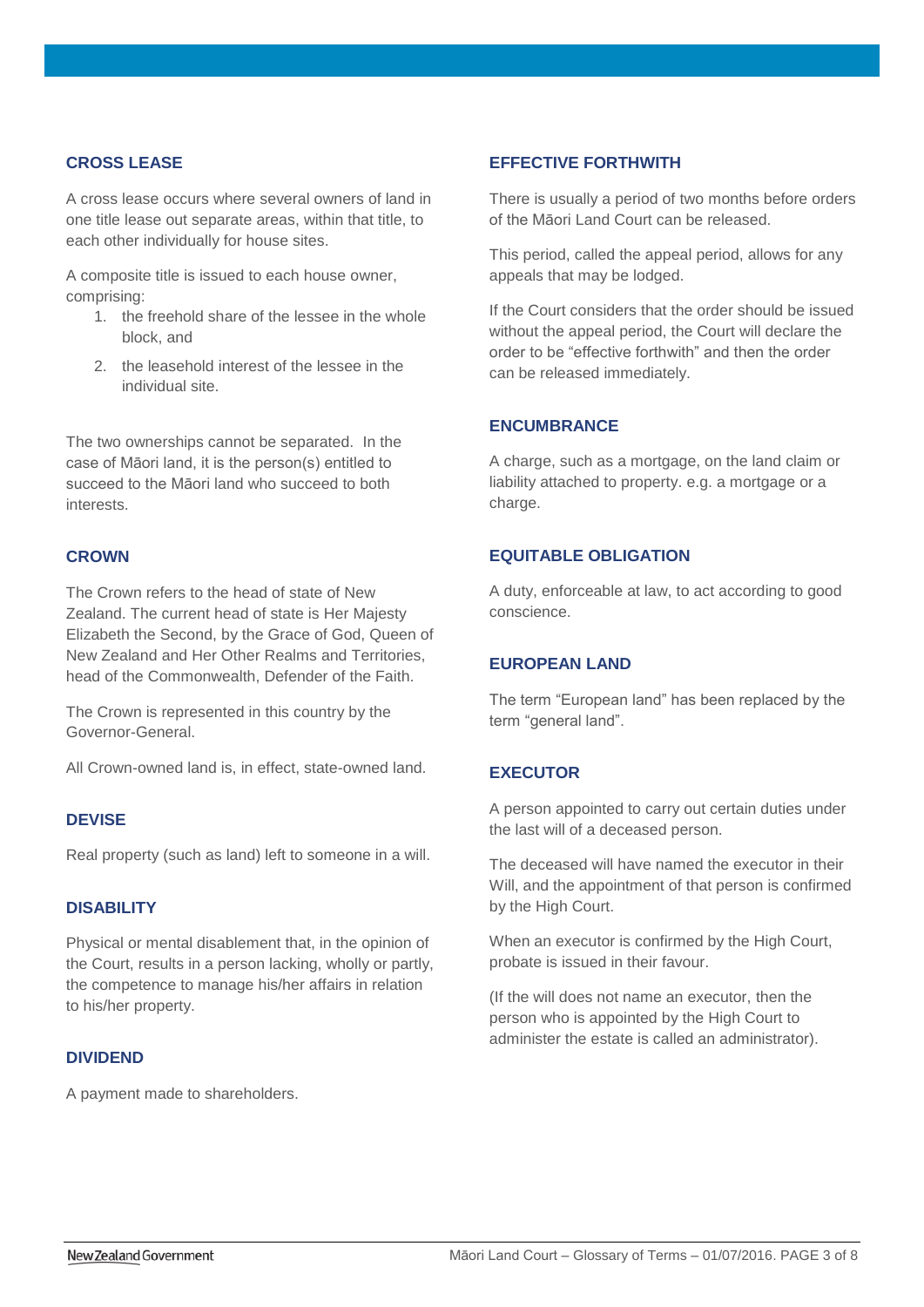# **FORMAL ADMINISTRATION**

Formal administration of the estate of a deceased person is granted by the High Court either as Probate or as Letters of Administration (see those definitions).

### **FRAGMENTATION/FRAGMENTING**

Fragmentation occurs when a person's shares in land are divided amongst other people.

### **GENERAL LAND**

Land that is not Māori land (either Māori Freehold Land or Māori Customary Land) and which is not Crown Land.

### **GENERAL LAND OWNED BY MĀORI**

General land is a land which is owned by a Māori or by a group of people majority of whom are Māori.

### **GRANT OF ADMINISTRATION (OR GRANT OF LETTERS OF ADMINISTRATION)**

Where the High Court appoints someone to administer the estate of a deceased person (an administrator), as no executor has been named in the will.

The High Court's authority for that person to act is given in a grant of letters of administration.

# **HAPŪ**

A sub-tribe or kin group that is linked by a common ancestor.

# **INCOME**

Money that is derived from assets held and earnings (such as rent and interest) but not "purchase money" (land converted into money).

### **IWI**

The traditional Māori tribal hierarchy and social order made up of hapū (kin groups) and whānau (family

groups), having a founding ancestor and territorial (tribal) boundaries.

### **JOINT TENANTS**

People who own land jointly. The interests are not split between them – they are co-owners. If one owner dies, the other joint tenant(s) automatically succeed to the interest that the deceased joint tenant held.

This kind of ownership is most commonly used by married couples, who often prefer to own property as joint tenants.

Where general land is owned by more than one person, it is deemed to be held by them jointly unless the title states otherwise.

### **KAI TIAKI**

A trustee or guardian.

### **LEGAL OWNER**

The owner of the legal title to land. When trustees are appointed, they become the legal owners of the land. The names of the trustees, not the beneficiaries, will appear on the title.

# **LIFE INTEREST**

The Court can award a life interest, usually to the deceased's surviving spouse or civil union partner, which entitles them to receive income from the estate. The life interest does not entitle the life tenant to any other portion of the estate.

It is limited to income (e.g. rents or interest) and excludes capital (e.g. purchase money or compensation for land). When the life tenant dies or re-marries, their life interest ends and the estate passes to the next-of-kin of the person from whom the interest came (usually their children).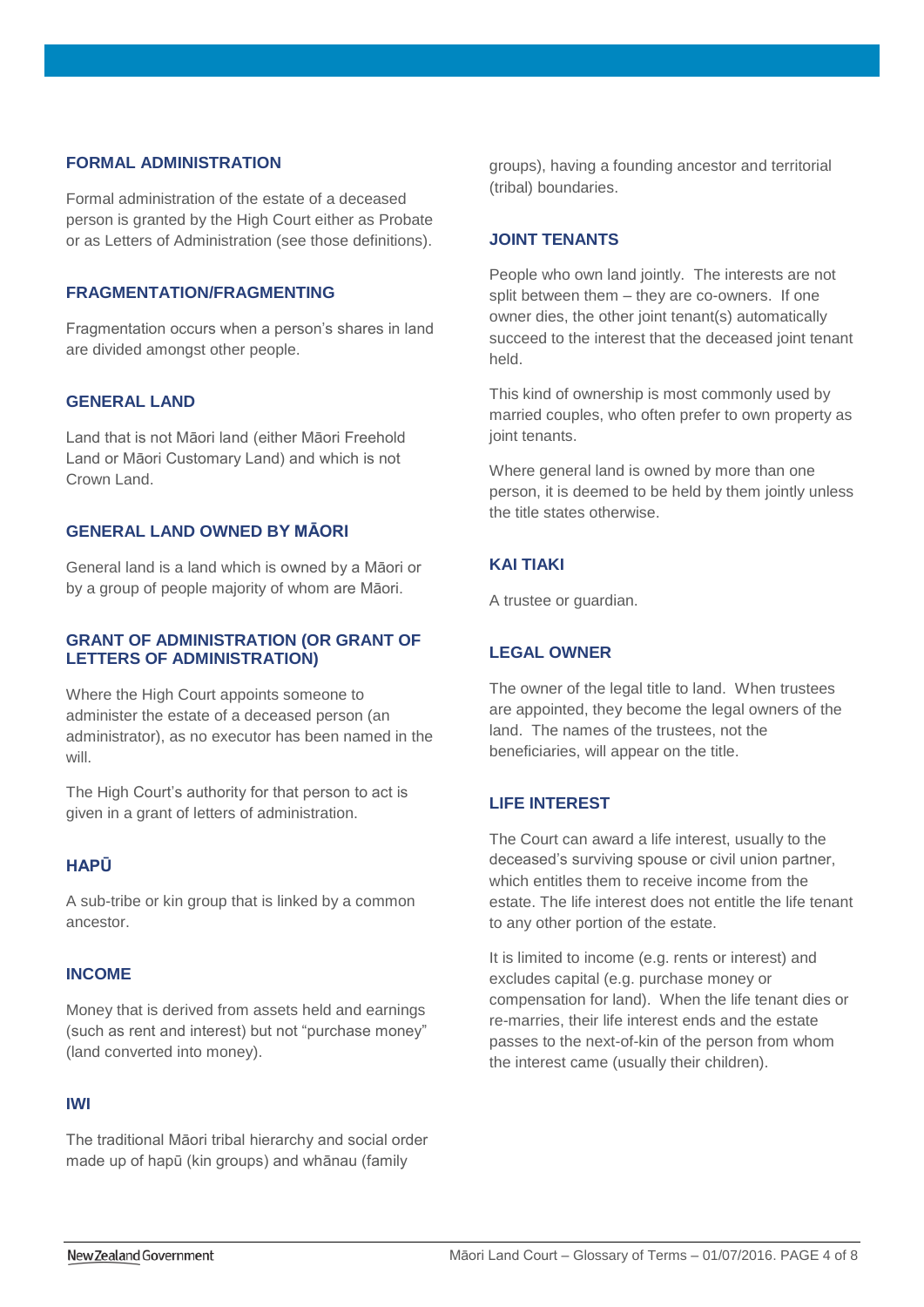# **MĀORI COMMUNITY PURPOSES**

The promotion and support of initiatives through financial aid, loans, and grants.

Initiatives include:

- health
- social, cultural, and economic welfare
- educational and vocational training.

(For a full definition of Māori community purposes, refer to section 218 of Te Ture Whenua Māori Act 1993)

# **MĀORI (FREEHOLD) LAND**

Land for which the Māori Land Court has created a title and determined the beneficial owners to that land.

Freehold titles are often divided by partition order.

The status of the land will continue to be Māori land unless and until the Māori Land Court makes an order changing the status of the land.

# **MĀORI INCORPORATION SHARES**

Shares held in a Māori incorporation.

### **MINOR**

A person who has not yet reached the age of 20 and has not legally married.

# **ORDER DECLARING TRUSTS**

This is the Court order created by the Māori Land Court that sets out all the terms of a trust.

It is also called a trust order.

A trust order sets out the general purpose of the trust and well as the responsibilities, rights, obligations, and limitations of the trustees.

# **PĀNUI – (MĀORI LAND COURT NATIONAL PĀNUI)**

Our national pānui is a publically available monthly publication which:

- Lists applications currently before the Māori Land Court for hearing and includes applications which have recently been received and those that are to be heard;
- Includes the details for each application (such as the applicant and case reference number), and the hearing details (such as the venue, date and time); and
- Is produced to ensure all interested parties notified of applications that the Court is dealing with.

Any person may receive a copy of our pānui free of charge by contacting us.

# **PERSONAL REPRESENTATIVE**

An executor, administrator, trustee of a will or a person holding a valid power of attorney.

# **PREFERRED CLASSES OF ALIENEE**

Are defined as:

- children, and remoter issue (descendants), of an owner
- whanaunga of an owner who are, in accordance with tikanga Māori, associated with the land
- other beneficial owners of the land who are members of the hapū associated with the land
- the trustees of the persons referred to above
- the descendants of any former owner who is or was a member of the hapū associated with the land

Where a person wishes to sell or gift shares in a Māori incorporation and no member of the preferred classes listed above can acquire the shares, the Māori incorporation may acquire the shares as a last resort.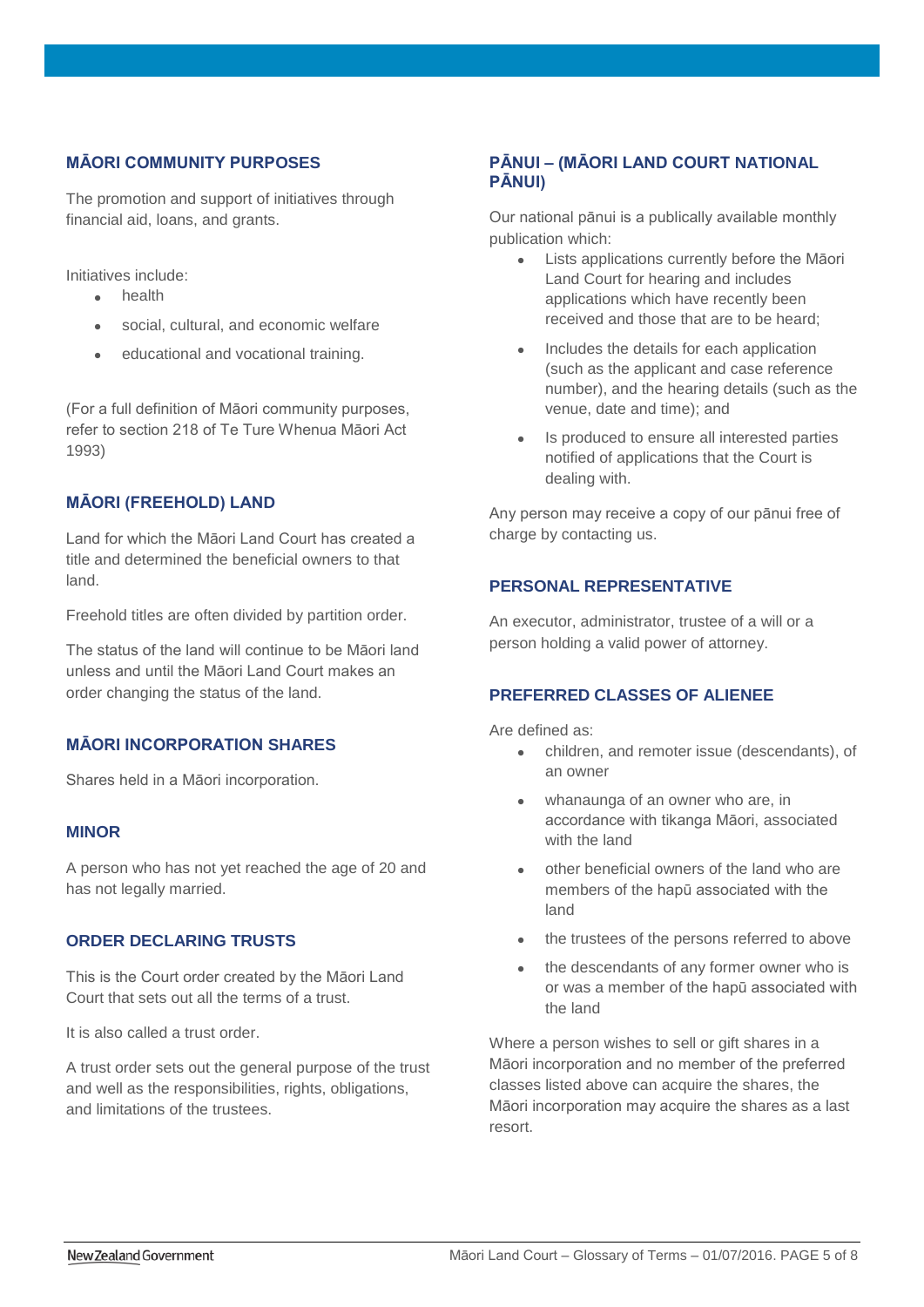### **PROBATE**

When the High Court confirms the appointment of an executor to administer the will of a deceased person, the Court's authority for that person to act is given in a grant of probate. (See also executor.)

### **PROPERTY ORDER**

Property orders are granted under the Protection of Personal and Property Rights Act 1988. They are designed to protect persons who are under disability, especially mental disability. Orders are granted by the High Court.

# **PROSECUTE**

To go to the Māori Land Court for a hearing of an application and to present the case to the Judge; to process through the Māori Land Court.

### **PROXY**

The authority given by an owner of an interest in land to another person to vote on their behalf.

# **PŪTEA**

In the context of a Māori land trust or incorporation, it is the concept of several people, collectively, filling a basket by contributing communally with money and other assets.

### **QUORUM**

The minimum number of members that must be present at a meeting to make it valid.

### **REHEARING**

A hearing again of a case which has already been decided.

# **REMAINDER INTEREST**

An interest in an estate that becomes fully effective only when the life interest ends (often referred to as an interest in expectation).

For example, a life interest may be awarded by the Court in favour of a surviving partner of a person who hold an interest in Māori land. The children or other persons entitled are then listed as the reaminderman.

(See also life interest)

### **RESIDUARY ESTATE**

Property in a will that has not been specifically devised or bequeathed and the assets remaining in an estate of a deceased person after provision has been made for all debts, estate costs, devises, bequests, and legacies (the balance of the estate).

### **RESERVE CONTRIBUTION**

A tract of land which by legislation or local government rules require to be reserved for a special purpose when land is subdivided.

### **SEPARATION ORDER**

An order of the Family Court that legally recognises that a married or civil union couple have separated.

### **SINE DIE**

This term is used for Court hearings adjourned by a Judge indefinitely. It means "without a fixed day, indefinitely".

#### **SPOUSE**

A legal, de-facto or civil union partner.

### **SUCCESSION**

The process of transferring the Māori land shares of a deceased person to the persons entitled to receive those shares.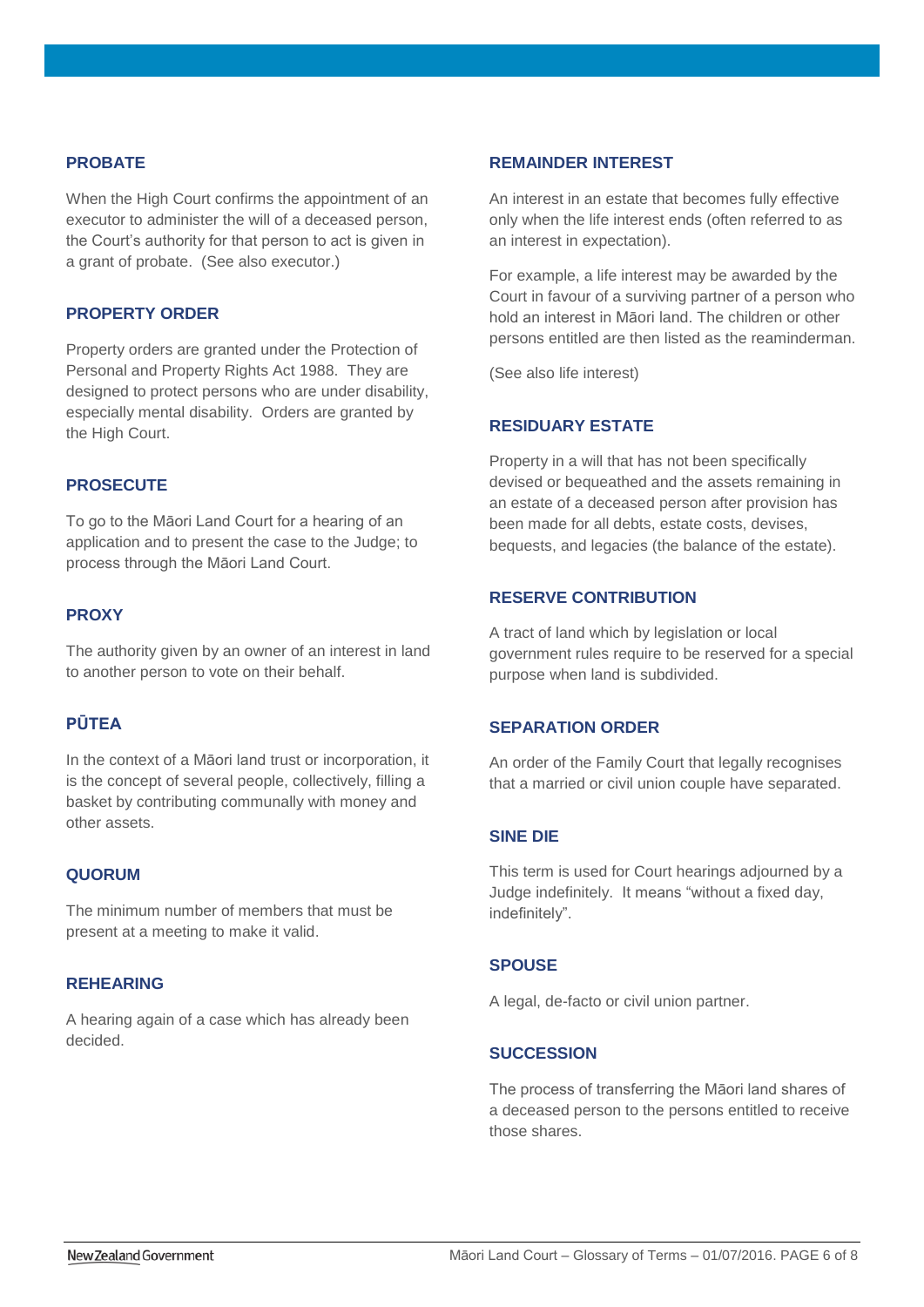# **SUCCESSION ORDER**

An order of the Māori Land Court that transfers the land interests of a deceased person to their successors.

### **SUCCESSOR**

A person who receives, as of right, all or a share of a deceased person's estate.

### **TENANTS IN COMMON**

People who own land together but in separate interests (co-owners). Interests, in these cases, are often unequal.

If one person dies, the other tenants in common have no automatic rights of succession to the interest that the deceased owner had.

Māori land is deemed to be held "in common" unless otherwise determined by the Court.

### **TESTATOR**

A person who makes a will.

# **TIKANGA MĀORI**

Māori custom.

### **TIPUNA/TUPUNA**

Ancestor.

### **TITLE**

The legal ownership of property and the legal evidence of a person's ownership rights.

### **TRUST**

An obligation binding the trustee(s) to deal with property over which they have control (the trust property) for the benefit of the beneficiaries. Any beneficiary can enforce the obligation.

### **TRUST ORDER**

An order of the Māori Land Court that sets out: the objectives of a trust; the powers, obligations, and rights of trustees; and the rights of the beneficiaries. (See also order declaring trusts)

### **TRUSTEE**

A person bound to deal with property on behalf of the owners or beneficiaries.

The trustee becomes the legal owner when the order appointing him/her as trustee for the land is registered against the title. The beneficiaries are called the beneficial owners.

### **UNDIVIDED INTEREST**

Māori land is often collectively owned. Each owner's share is described as an "undivided interest" where that share is not partitioned as a separate title. Each co-owner has an interest in all of the land in the title.

### **VEST/VESTED**

A change of ownership of land gives the recipient of that interest the ownership and its associated rights. (Land may be vested in a trustee, or shares may be vested in another person.)

### **VESTING ORDER**

An order of the Court that vests land interests in someone else, therefore affecting the ownership.

### **WHAKAPAPA**

A person's genealogy, or family tree, linking that person to a particular family and/or ancestor.

# **WHĀNAU**

Family. Whānau is a wider concept than just immediate family of parents and siblings – it links people of one family to a common tipuna or ancestor.